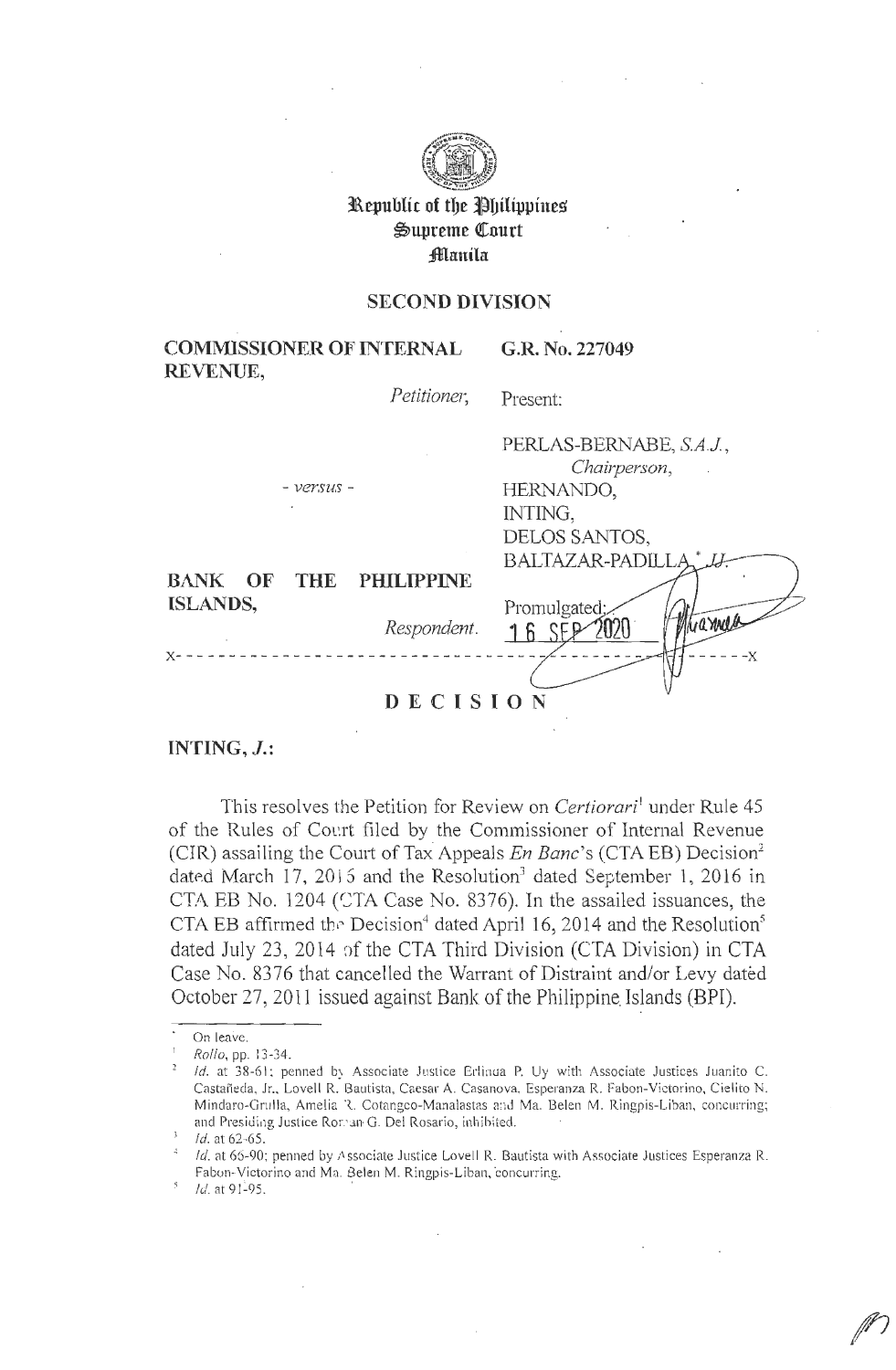#### *The Antecedents*

Through a letter dated May 6, 1991, the CIR sent Assessment Notices<sup>6</sup> to Citytrust Banking Corporation (Citytrust) in connection with its deficiency internal revenue taxes for the year 1986 in the aggregate amount of  $\overline{P}20,865,320.297$  computed as follows:

| <b>Tax Type</b>                              | Amount                         |
|----------------------------------------------|--------------------------------|
| Income tax $(IT)$                            | ₱ 19,202,589.97 <sup>8</sup>   |
| Expanded withholding tax (EWT)               | 1,582,815.03                   |
| Withholding tax on deposit substitutes (WTD) | 33,065.29                      |
| Real estate dealer's fixed tax (DFT)         | 7,175.00                       |
| Penalties for the late remittance of         | 39,675.00                      |
| with holding tax on compensation (WTC)       |                                |
| ' Total                                      | $P$ 20,865,320.29 <sup>9</sup> |

The assessments came after Citytrust's execution of three Waivers of the Statute of Limitations (Waivers) under the National Internal Revenue Code. (NIRC) dated August 11, 1989, July 12, 1990, and November 8, 1990 extending the prescriptive period for the CIR to issue an assessment.<sup>10</sup>

Citytrust protested the assessments on May 30, 1991 and, again, on February 17, 1992.<sup>11</sup> In the interim, through the Bureau of Internal Revenue (BIR) Office of the Accounting Receivable/Billing Section letter dated February 5, 1992, the CIR demanded the payment of the subject deficiency taxes within 10 days from receipt thereof.<sup>12</sup>

At this juncture, two portions of the total assessment (P20,865,320.29) brcame the subject of separate proceedings: *first,* the

*I<sub>c</sub>*<sup>*I*</sup>, at 39.

The Assessment Notices had the following reference numbers: FAS-1-86-91-001847, FAS-1-86-91-001848, FAS-1-86-91-001849, FAS-1-86-91-00-1850, FAS-1-86-91-00185, FAS-1-86-91-001854, FAS-8-86-9 1-001854, *id.* at 80.

See *Commissioner of Internul Revenue v. Bank of the Philippine !: dands*, G.R. No. 224327, June II, 2018, 866 SCRA 104, 108.

Inclusive of basic taxes, surcharges, interests, and compromise penalties, for taxable year 1986. *Rollo,* pp. 39-40. .

 $10$  Id. at 39.

<sup>&</sup>lt;sup>11</sup> Commissioner of Internal Revenue *v. Bunk of the Philippine Islands, supra* note 8.<br><sup>12</sup> Bolla **D. 21, See 2150 Commissioner of Internal Bevanue y Bank of the Philippin** 

*Rollo, p. 21. See also Co •missioner of Internal Revenue v. Bank of the Philippine Islands, supra* note 8.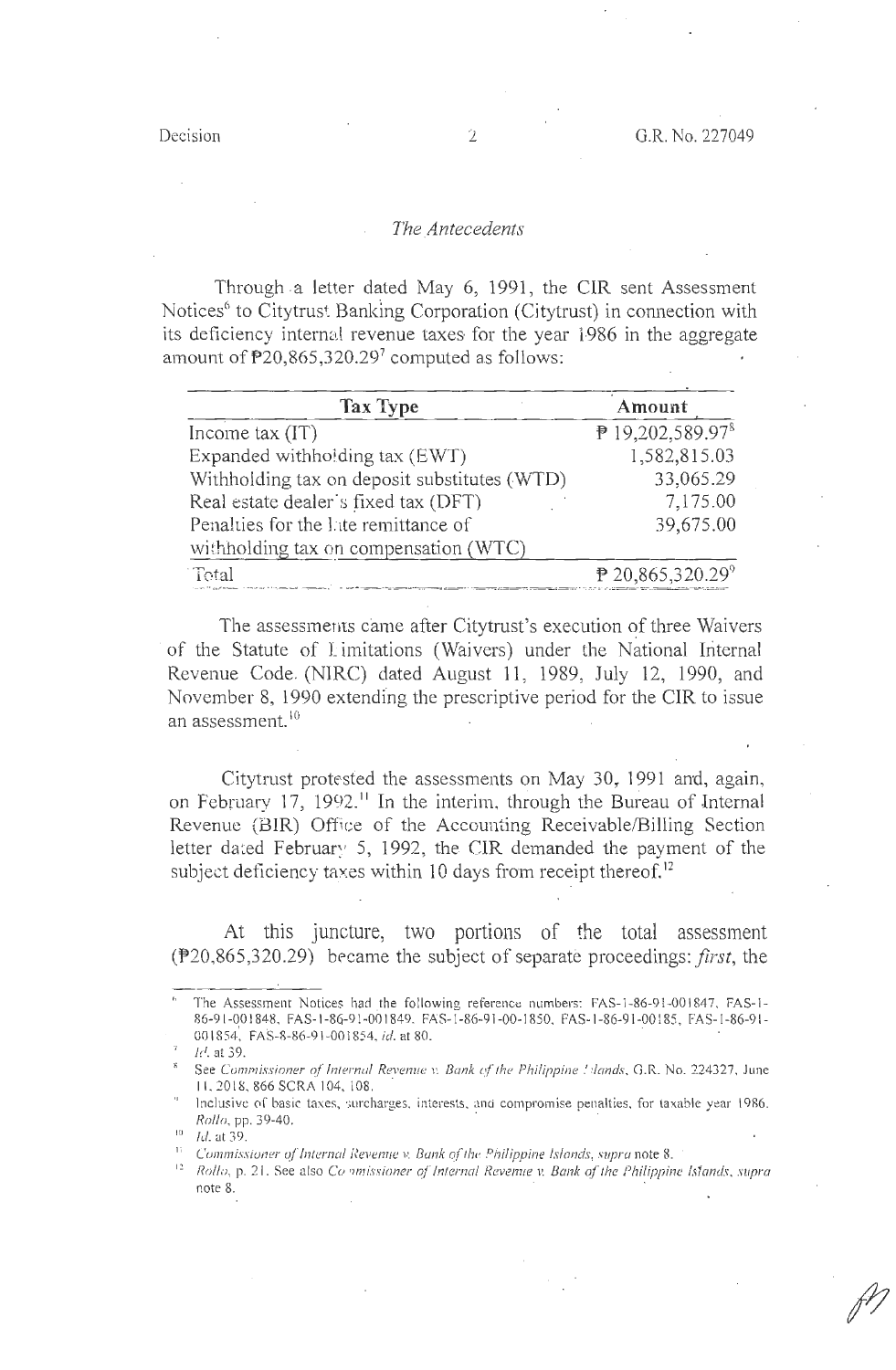### Decision .,

compromise and collection of the deficiency IT portion that led to another Supreme Court case of the same title, docketed as G.R. No. 224327--the case was decided on November 16, 2018 (2018 Case); and *second*, the collection of deficiency EWT, WTD, DFT, and WTC portion is the subject of the present petition.

## *A) Deficiency /T .,md G.R. No. 224327*

### 1·. Compromise

The deficiency IT portion of the assessment became the subject of a compromise settlement, pursuant to Revenue Memorandum Order No.  $(RMO)$  45-93.<sup>13</sup> However, the parties tailed to reach an agreement. The CIR, which initially agreed to a settlement amount of  $P8,607,517.00$ , eventually denied Citytrust's application for compromise settlement. On July 27, 1995, Citytrust requested reconsideration.

On October 4, 1996, Citytrust and BPI entered· into a merger agreement, wherein the latter emerged as the surviving corporation.<sup>14</sup>

Subsequently, the CIR issued a Notice of Denial dated May 26, 2011 addressed to BPI and requested for the payment of. Citytrust's deficiency IT for 1986 amounting to  $P19,202,589.97$ . CIR reiterated the request on July 28, 2011 in another letter.

2. Collection

The CIR sought to collect the above-mentioned amount and issued a Warrant of Distraint and/or Levy on September 21, 2011 (September  $21, 2011$  Warrant) ag  $\overline{a}$  inst BPI.

BPI questioned the warrant before the CTA (First CTA Petition). The CTA Special Third Division cancelled and set aside the September 21, 2011 Warrant (CTA Case No. 8350) which the CTA *En Banc* affirmed (CTA EB No. 1173). The CIR appealed the case to the Court (G.R. No. 224327).<sup>15</sup>

Compromise Settlement of Certain Deficiency Tax Assessment and Abatement of the Penalties Arising from Certain Late Payment of Taxes. [September 29, 1993].

<sup>1</sup> *Rollo.* p. 40. .

<sup>1</sup> ' Commissioner of Internal Revenue v. Bunk of the Philippine Islands, supra note 8.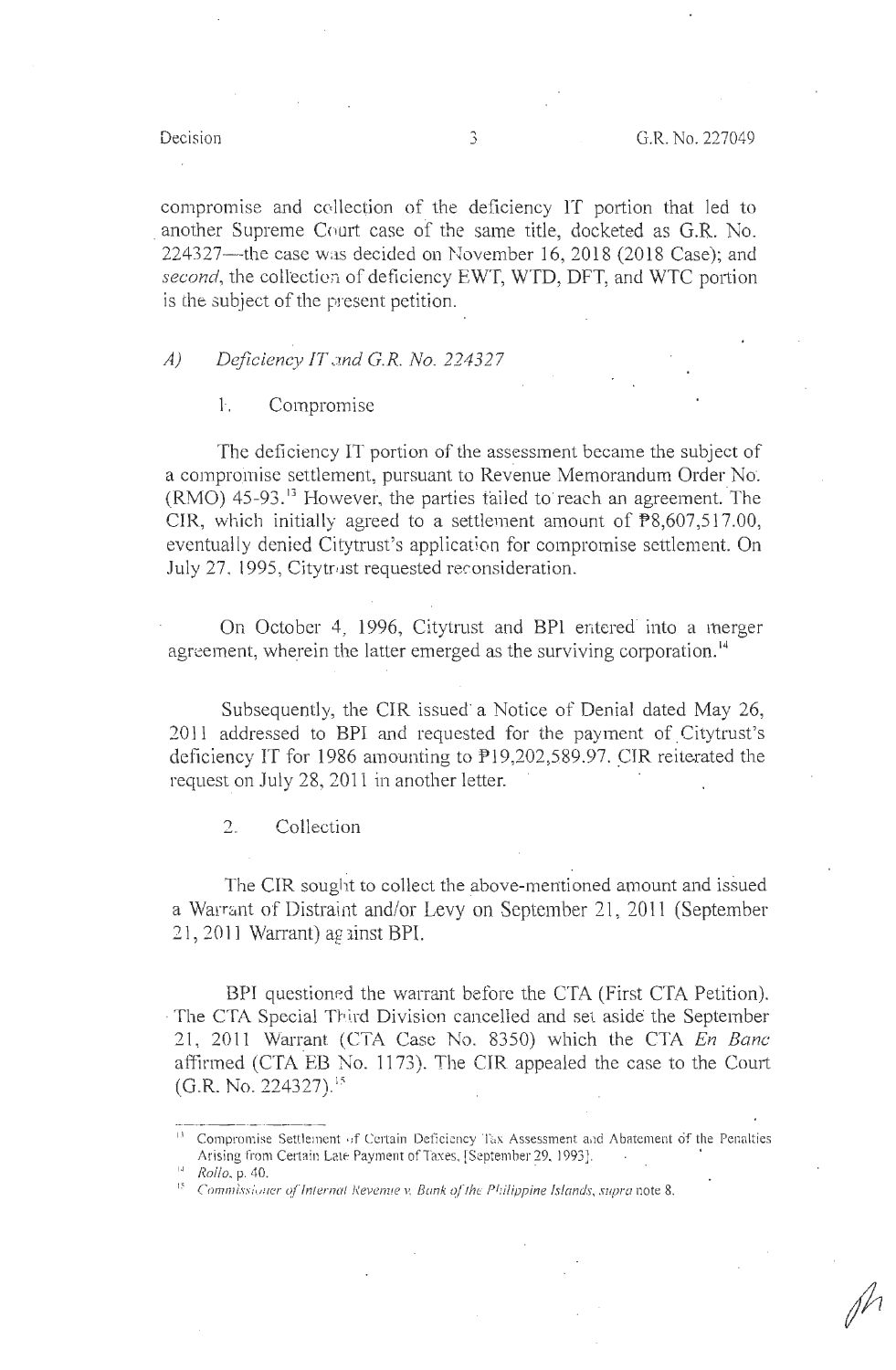In the 2018 Case, the CIR argued as follows: *first*, the letter dated February 5, 1992 was a "final decision" on the assessment. Under the law, Citytrust had 30 days from the time of the letter's issuance to appeal it to the CTA. However, BPI only went to the CTA on October 7, 2011. Having been filed cut of time, CTA did not acquire jurisdiction over BPI's petition in C]A Case No. 8350. *Second,* BPI's allegations on the waivers' defects were also made belatedly. Thus, they are estopped from invoking the defense of prescription (i.e., CIR's right to assess) on the basis of these flaws.<sup>16</sup> u ·

However, in the Decision dated November 16, 2018, the Court upheld the September 21, 2011 Warrant's -cancellation. The Court explained that: *first,* the CIR did not offer proof that Citytrust received the letter dated February 5, 1992. This failure "lead[s] to the conclusion that no assessment was issued." <sup>17</sup>*Second,* estoppel does not lie against BPI. It was the tax authorities who had caused the aforementioned defects. The flawed waivers did not extend the prescriptive periods for assessment.<sup>18</sup> Thus, CIR's right to assess Citytrust/BPI "already prescribed and [BPI] is not liable to pay the deficiency tax assessment."<sup>19</sup>

*B) Collection of Deficiency EWT, WTD, DPT, and WTC. and the present petition* 

Meanwhile, on November 4, 2011, BPI received a separate Warrant of Distraint and/or Levy (November 2011 Warrant),<sup>20</sup> this time in relation to Citytrust's deficiency EWT, WTD, DFT, and WTC assessments amounting to  $P1,624,930.32.^{21}$ 

Similarly, BPI assailed the November 2011 Warrant before the CTA through a petition for review (Second CTA Petition) asking the tax court to *suspend* the collection of the alleged deficiency taxes, *cancel* the November 2011 Warrant, and *enjoin* the CIR frorr further implementing it. It also prayed for the CTA to declare the assessments as prescribed and to cancel the assessments related thereto.

<sup>&</sup>lt;sup>16</sup> Commissioner of *Internal Revenue v. Bank of the Philippine Islands, supra nole 8 at 117.* 

 $17$  *Id.* 

<sup>1</sup> ~ *Id.* 

 $"$  *ld.* at 118.

 $2<sup>n</sup>$  See Warrant of Distraint and/or Levy dated October 27, 2011, *rollo*, p. 40.

 $^{21}$  Id. at 68-69.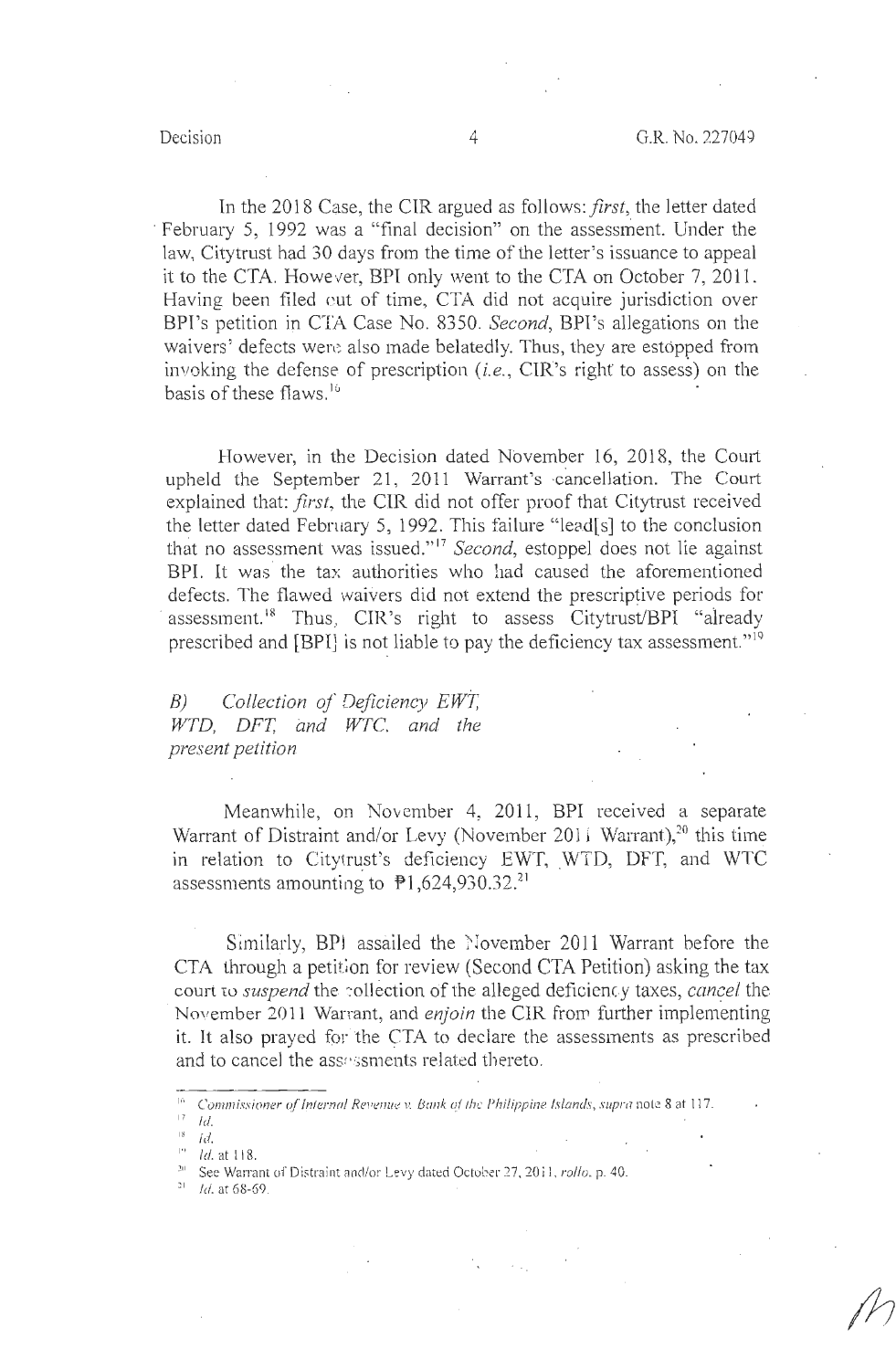### *Ruling of the CTA Division*

In the Decision<sup>22</sup> dated April 16, 2014, the CTA Division *cancelled* and *set aside* the subject Warrant of Distraint and/or Levy.<sup>23</sup> It ruled as follows:

*First,* the CTA can take cognizance of BPI's petition. The questions surrounding the CIR's right to assess and collect deficiency taxes which stemmed from the CIR's issuance of the warrant of distraint and/or levy falls within the CTA's exclusive appellate jurisdiction to review by appeal "other matters arising under the [NIRC) or other laws administered by the [BIR]."24

*Second,* the CIR's issuance of the above-mentioned Assessment Notices on May 6, 1991 was beyond the three-year prescriptive period to assess deficiency EWT, WTD, and WTC against Citytrust, pursuant to the National Internal Revenue Code of 1977 (1977 Tax Code) and relevant tax regulations.<sup>25</sup> On the other hand, the assessment for deficiency DFT was issued within the 10-year prescriptive period to assess taxes for which no return was filed. <sup>26</sup>

*Third,* there was no showing that Citytrust's request for reinvestigation/reconsideration was ever granted by the CIR. Thus, the prescriptive periods to assess *and* collect the alleged deficiency taxes were not suspended.<sup>27</sup>

*Fourth,* RMO No. 20-90 dated April 4, 1990 prescribed a specific form by which all waivers of the statutes of limitations shall be executed. In tum, Citytrust executed three waivers dated August 11, 1989, July 12, 1990, and November 8, 1990, respectively. However, only the first waiver was valid and extended the period for assessment to August 31,

<sup>&</sup>lt;sup>22</sup> *Id.* at 66-90.

 $^{23}$  *Id.* at 89.

<sup>&</sup>lt;sup>24</sup> *Id.* at 71-73, citing Section 7 of Republic Act No. (RA) 1125, as amended by RA 9282 and RA 9503, as well as *Commissioner of Internal Revenue vs. Hambrecht & Quist Philippine. Inc.*, 649 Phil. 446, 455-456 (2010).<br><sup>25</sup> *Id.* at 75-77. Revenue Regulation No. (RR) 06-85, 42, RR No. 05-85, 43 and RR No. 17-84, 44, as

amended by RR No. 03-85<br> $26$  Id. at 80-81.

<sup>&</sup>lt;sup>27</sup> *Id.* at 81-82, citing *Philippine Journalists, Inc. v. Commissioner of Internal Revenue, 488 Phil.* 218, 235 (2004).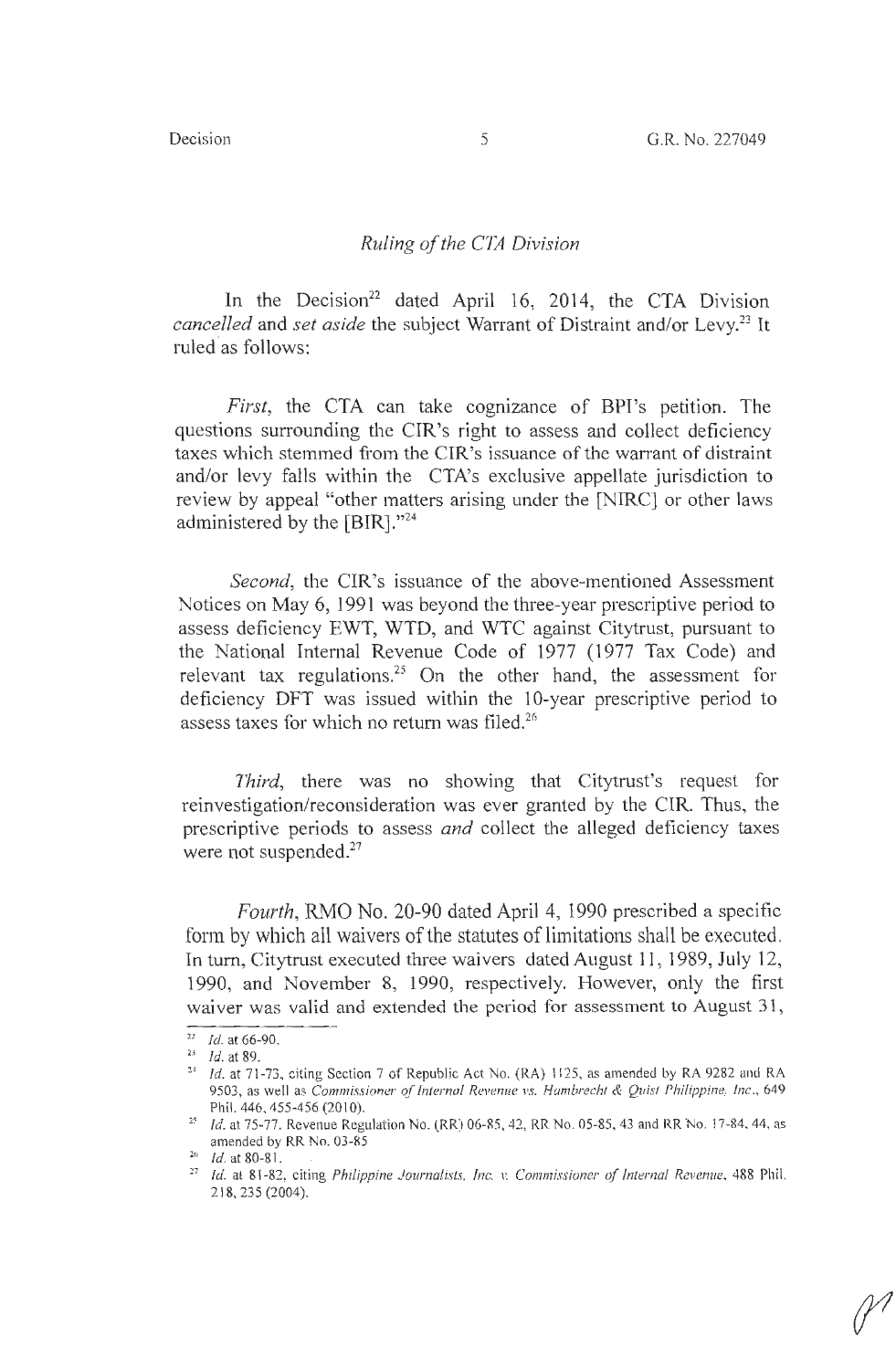1990. The later waivers were executed during the effectivity of RMO 20-90. Since the other waivers did not conform with the RMO's formal requirements, they were invalid and did not extend the prescriptive period. <sup>28</sup>

*Fifth*, the CIR issued the Assessment Notices against Citytrust on May 6, 1991. However, it issued the subject warrant of distraint and/or levy to collect the taxes so assessed only in 2011, which was beyond the three-year prescriptive period to collect assessed taxes.<sup>29</sup>

The CTA Division also denied the CIR's subsequent motion for reconsideration. This prompted the CIR to elevate the case to the CTA EB.

### *Ruling of the CTA EB*

In the assailed Decision, the CTA EB affirmed the CTA Division's ruling.

In upholding the tax court's jurisdiction over the Second CTA Petition, the court  $a$  quo added that BPI did not initiate an action before the CTA to assail a final decision rendered by the CIR on the· subject assessments. BPI's petition primarily questioned the CIR's right to assess and collect, an issue cognizable by the CTA in the exercise of its appellate jurisdiction over "other matters" arising from tax laws.<sup>30</sup>

The court a *quo* then proceeded to invalidate *all three* waivers discussed above. It found that the waiver dated August 11, 1989 was not an agreement between the CIR and the taxpayer, as contemplated under the 1977 Tax Code,<sup>3'</sup> because the CIR did not sign it. It could not have . validly extended the prescriptive period for tax assessment.

Further, the CTA EB echoed the CTA Division's ruling that the CIR's letter dated  $\text{May } 6$ , 1991 and the accompanying assessment notices were issued past the general three-year prescriptive period to assess Citytrust for deficiency EWT, WTC, and WTD. However, it

 $39$  Id. at 47.

<sup>&</sup>lt;sup>28</sup> *Id.* at 87-88.

<sup>&</sup>lt;sup>29</sup> *Id.* at **88-89**.

<sup>&</sup>lt;sup>31</sup> *Id.* at 49, citing Section 223 of the 1977 Tax Code.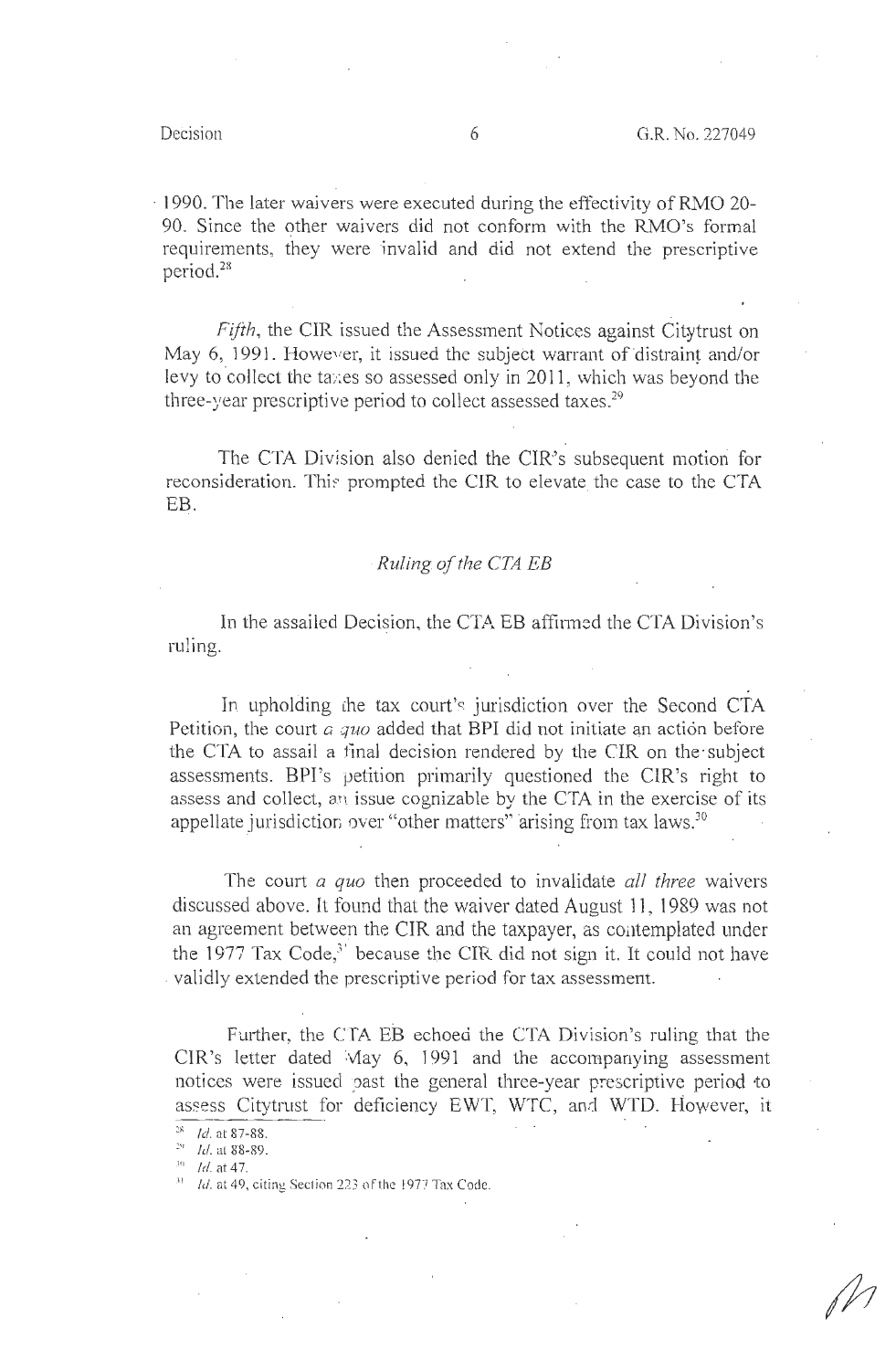explained that, by exception, the 10-year prescriptive period for assessment shall apply not only to the subject deficiency DFT, but also to deficiency EWT pertaining to selected months, $32$  for which BPI likewise failed to present the corresponding returns to establish the fact of filing. <sup>33</sup>

Nevertheless, just as the CTA Division did, the court *a quo* ruled that the CIR could no longer enforce payment for the aforementioned deficiency DFT and EWT, despite having issued the corresponding assessments within the 10-year period. By the time the subject distraint and/or levy was issued in 2011, the CIR's right to collect any of these taxes had already prescribed.

The CIR moved to reconsider the Decision, but the court *a quo* denied it.

Hence, the CIR, represented by the Office of the Solicitor General (OSG), filed the present petition.

#### *Issue·*

The Court shall resolve three issues:

- (1) Did the CTA have jurisdiction over BPI's Second CTA Petition?
- (2) Did the CIR timely issue assessments against Citytrust for deficiency EWT, WTD, DFT, and WTC pertaining to the taxable year 1986?
- (3) May the CIR still collect the unpaid taxes?

**The Court's Ruling** 

The petition lacks merit.

 $^{12}$  Id. at 55-56. EWT for January, May, June, September. October. and December 1986.

 $\frac{33}{10}$ .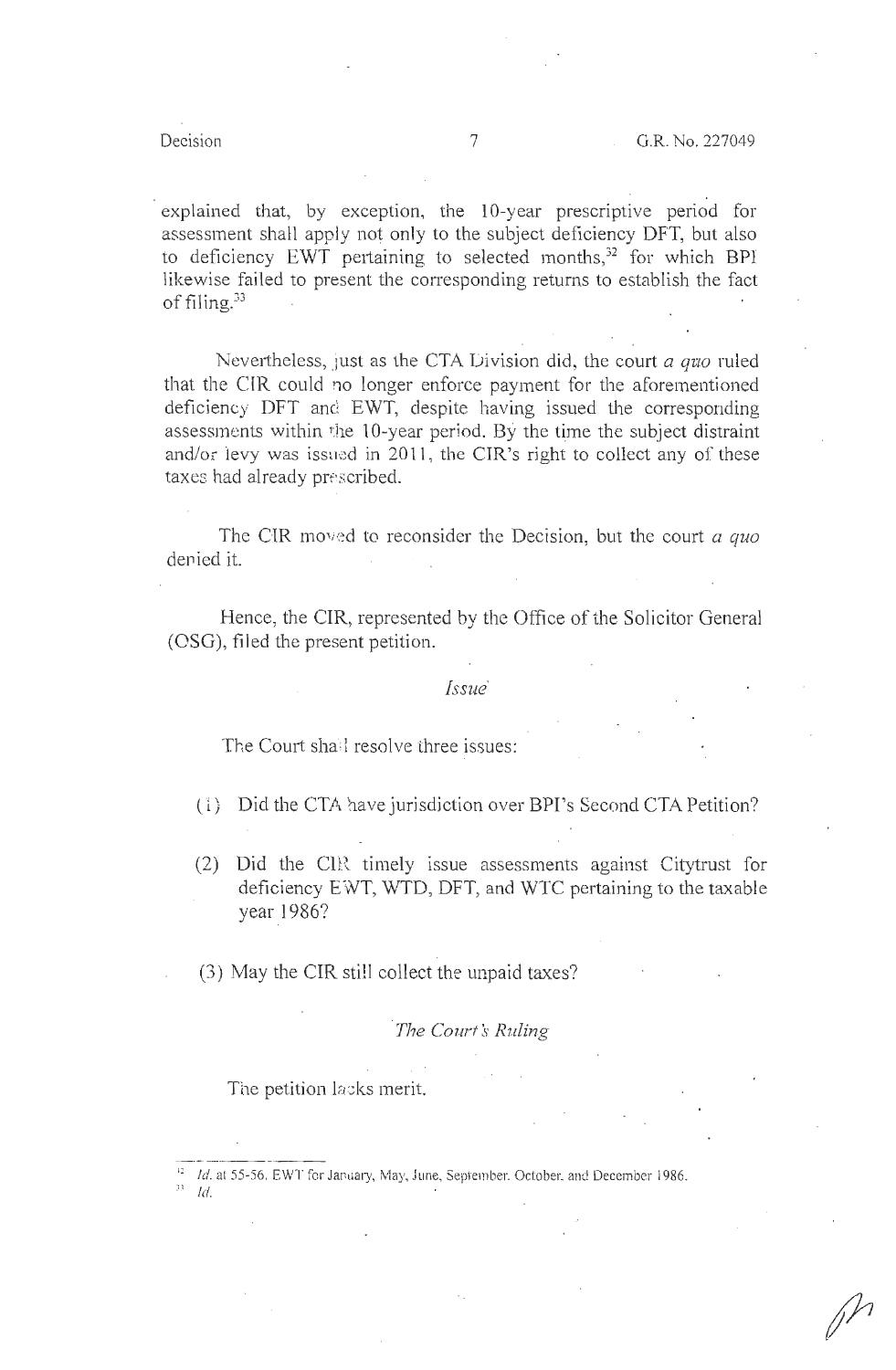*The CTA properly exercised its juri\·diction over B.*<sup>0</sup> *1 's petition for review.* 

The OSG relies heavily on the letter dated February 5, 1992-that it was a "final decision" denying Citytrust's protest.<sup>34</sup> Citytrust's failure to appeal the "final decision" within 30 days from receipt thereof<sup>35</sup> rendered the tax assessment final, executory, and unappealable.<sup>36</sup> Thus, BPI's Second CTA petition in 2011 was filed out of time, over which the court below did not scquire jurisdiction.

Petitioner's reasoning is specious and misplaced.

*First,* this was the CIR's same argument in the 2018 Case. To recall, the Court disi not give evidentiary weight to the letter dated February 5, 1992 due to the CIR's failure to prove Citytrust's receipt thereof. In the present case, not only is there still no proof of receipt. The CIR did not even at ach a copy of the letter relied upon to the present petition. Notably, failure to append "material portions of the record as would support the petition" is a ground for dismissal thereof. $37$ 

*Second*, the aforementioned letter is irrelevant in ascertaining whether or not the tax court properly took cognizance of BPI's Second CTA Petition. As the CTA correctly pointed out, BPI did not come to question any final decision issued in connection with Citytrust's assessments. They went before the CTA primarily to assail the November 2011 Warrant's issuance and implementation. To be sure, the issue for the CTA to resolve was the propriety not of any assessment but of a tax collection measure implemented against BPI. Accordingly, the CTA's disposition<sup>38</sup> was distinctly for the cancellation of the warrant and nothing else.

 $^{36}$  *Id.* at 22.

SO ORDERED."

 $\frac{34}{2}$  *Rollo*, p. 22. The letter also demanded "BPI to pay the subject deficiency taxes within 10 days from its receipt, with a warning that failure to do so would leave no other recourse to the BIR but to enforce collection through the issuance of a warrant of distraint/levy."

<sup>&</sup>lt;sup>35</sup> *Id.* at 21, citing Section 229 of the 1977 Tax Code. *Rollo*, p. 21.

 $^{17}$  Section 5, in relation to S iction 4(d) of the Rules of Court.

<sup>&</sup>lt;sup>88</sup> Rollo, p. 89. The dispositive portion of the CTA Division's Decision follows:

<sup>&</sup>quot;WHEREFORE, the Petition for Review is hereby GRANTED. Accordingly, the Warrant of Distraint and/or Levy dated October 27, 2011 is hereby CANCELLED and SET ASID<sup>E</sup>.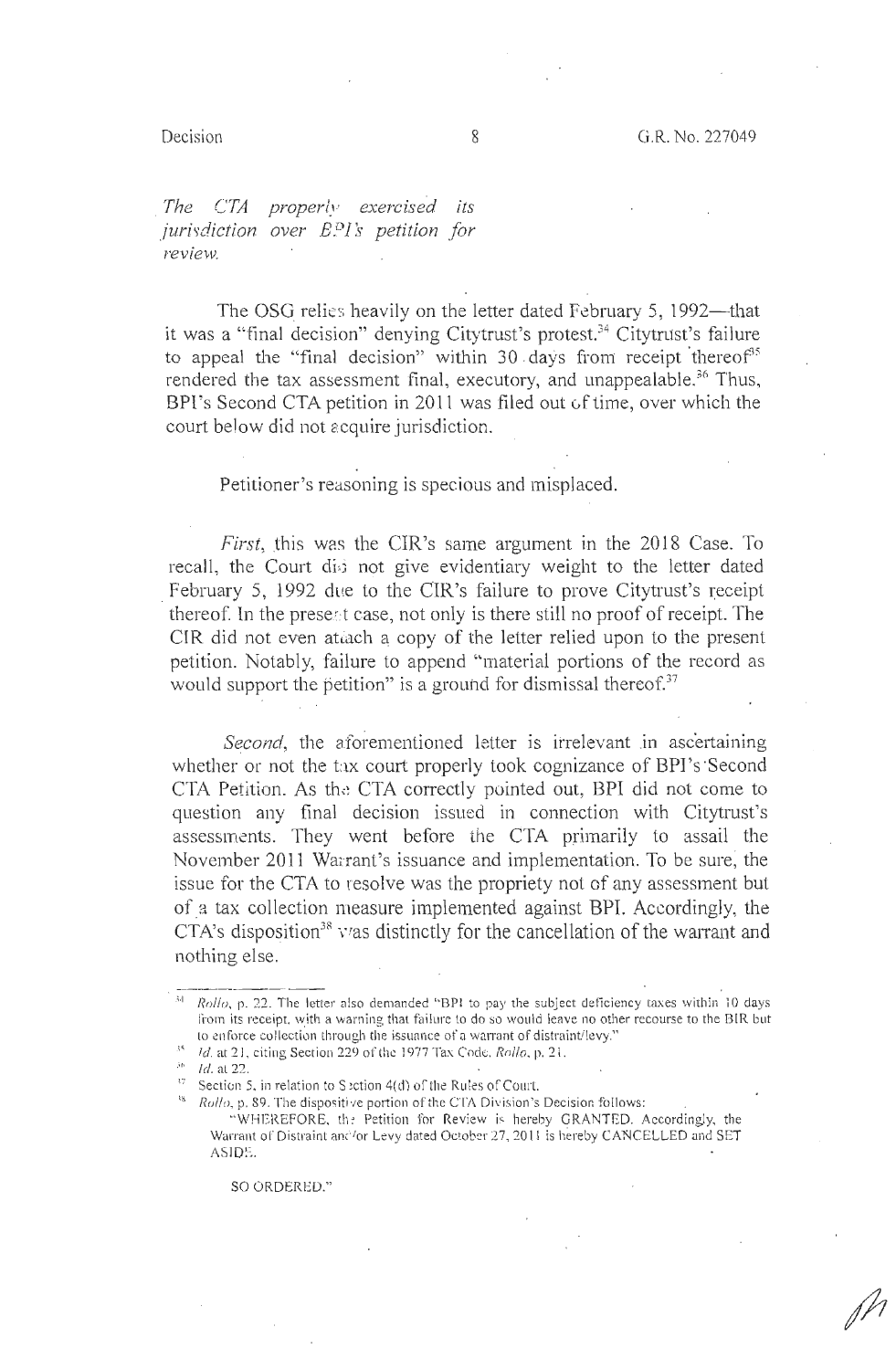The law expressly vests the CTA the authority to take cognizance of "other matters" arising from the 1977 Tax Code and other laws administered by the  $BIR^{39}$  which necessarily includes rules, regulations, and measures on the collection of tax. Tax collection is part and parcel of the CIR's power to make assessments and prescribe additional requirements for tax administration and enforcement.<sup>40</sup>

Thus, the CTA properly exercised jurisdiction over BPl's Second Petition.

*The CIR* s *right to assess has already prescribed.* 

The OSG insists that the CIR's right to assess the subject taxes did not prescribe because the waivers of the statute of limitations were valid and binding. **BPI** is estopped from assailing the documents' validity because they did not do so in the administrative level.<sup>41</sup>

On the other hand, both the CTA Division and CTA EB carefully reviewed and examined the records *(i.e., tax returns for each tax type,* waivers of the statutes of limitations, etc.) to precisely ascertain whether the period to assess each tax type has prescribed. The court *a quo*  ultimately invalidated the waivers of the statutes of limitations due to the absence of the CIR's signature and found that only the assessments for EWT42 and DFT have not prescribed.

The Court shall no longer disturb the afore-cited findings.

Verily, the 1977 Tax Code, as amended, $43$  allowed the parties to execute an agreement waiving the three-year statute of limitation for tax assessment.44 However, it is already established that, to be valid, waivers

<sup>&</sup>lt;sup>39</sup> Section 7(a)(1), RA 1125. Also see *Coll. of Internal Rev. v. Reyes and Court Tax Appeals*, 100 Phil. 822, 829-830 (1957).<br><sup>40</sup> See *Commissioner of Internal Revenue v. Pilipinas Shell Petroleum Corp., G.R. Nos. 197945 &* 

<sup>204119-20,</sup> July 9, 2018, citing Section 6; l 997 Tax Code.

<sup>•</sup> 11 *Rollo,* p. 26.

<sup>&</sup>lt;sup>42</sup> *Id.* at 55-56. For January, May, June, September, October and December 1986.

<sup>~</sup>J Section 318, Presidential Decree No. (PD) 1158, as amended by Batas Pambansa Big. (BP) 700, (April 5, l 984]. 44 Section 319(b). PD 1158, as amended by BP 700.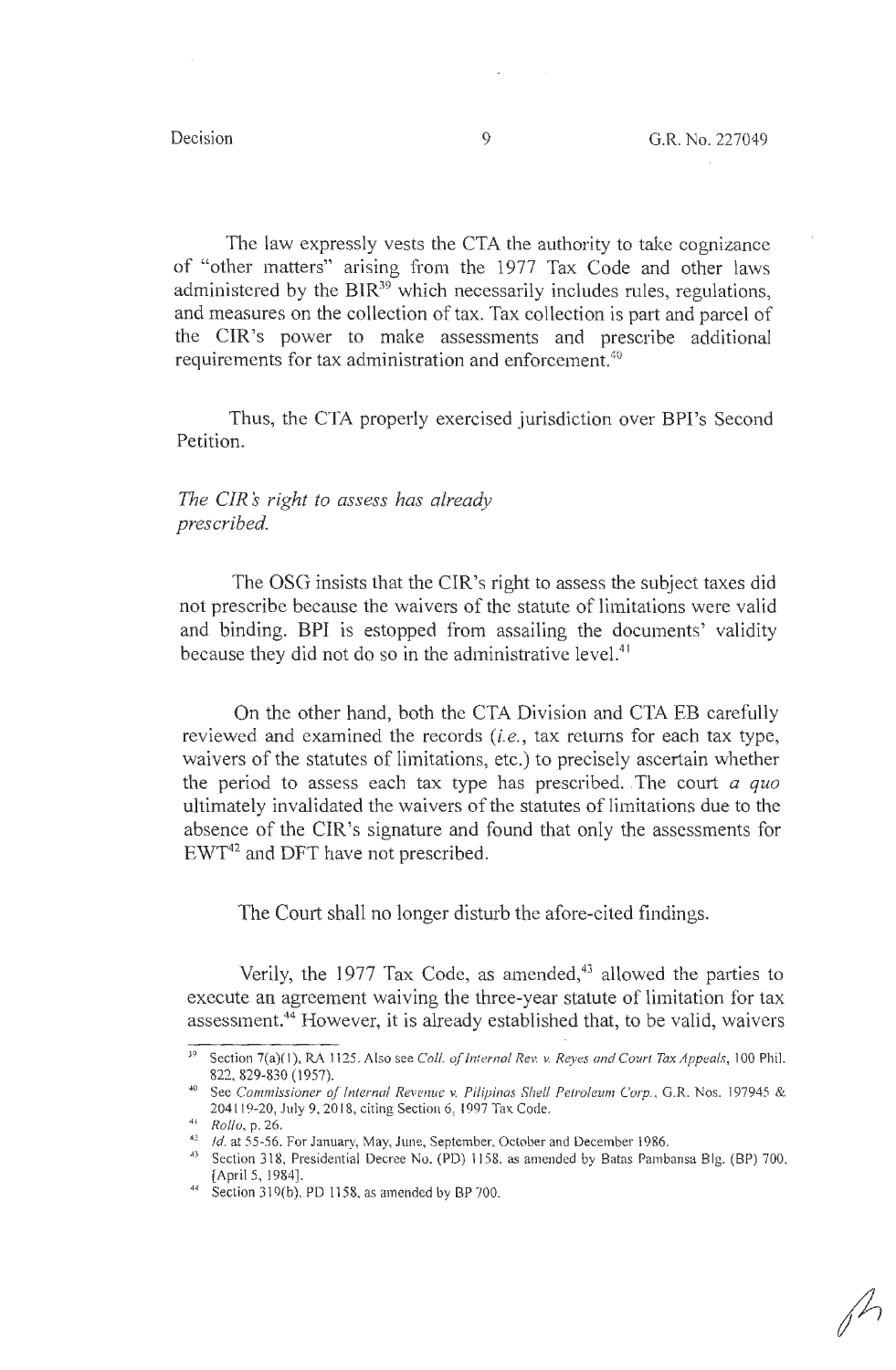of this nature must be in the form as prescribed by the applicable tax regulations.<sup>45</sup> That both parties must signify their assent in extending the assessment period is not merely a formal requisite under tax rules, but . one that is essential to the validity of a contract under the Civil Code.

Furthermore, the Court already ruled that BPI is not estopped from raising questions on the waivers' validity. That the fundamental defect that invalidated the subject waivers were caused by the CIR gives more reason to the taxpayer to seek redress for this inadvertence,

Be that as it 1ray, even if the Court excuses these flaws, the CIR is still barred from collecting the subject taxes from BPI.

# *The BIR may no longer collect the alleged deficiency taxes.*

The authorities in the present case sought to collect the subject deficiency EWT, WTD, DFT, and WTC through the November 2011 Warrant. The distraint and/or levy of the taxpayer's property is a summary administrative remedy to enforce the collection of taxes, as provided under the 1977 Tax Code.<sup>46</sup>

Verily, the lifeblood doctrine enables the BIR "to avail themselves of the most expedit•ous way to collect the taxes, including summary processes, with as little interference as possible.''47 However, to. temper the wide latitude of discretion accorded to the tax authorities, "[t]he law provides for a statute of limitations on the assessment and collection of internal revenue taxes in order to safeguard the interest of the taxpayer against unreasonable investigation."<sup>48</sup>

Under the 1977 Tax Code, as amended, "[a]ny internal revenue tax which has been assessed within the period of limitation above-prescribed

<sup>&</sup>lt;sup>45</sup> See *Commissioner of Internal Revenue v. The Stanley Works Sales (Phils.), Inc., 749 Phil. 280,* 290-291 (2014) and *Phil :pine Journalists, Inc. v. Commissioner of Internal Revenue. supra* note  $27.$ 

<sup>. 1</sup>r, eommissioner *cf Internal Revenue* i., f'ifipinas *Shell l'etroleum* Corp., *SZI/Jta* noie 40, citing Section 207, 1997 Tax Code. Formerly Section 304 and 310 of the 1977 Tax Code.

<sup>&</sup>lt;sup>47</sup> Commissioner of Internal Revenue v. Pilipmas Shell Petroleum Corp., supra note 40, citing *Commissioner of Interna: Revenue v. Pineda, 128 Phil. 146, 150 (1967) and Philippine Bank of Communications v. Commissioner of Internal Revenue*, 361 Phil. 916, 927 (1999).

<sup>&</sup>lt;sup>48</sup> *Id., citing Philippine Journalists, Inc. v. Commissioner of Internal Revenue, supra note 27 at 229-130* (2004).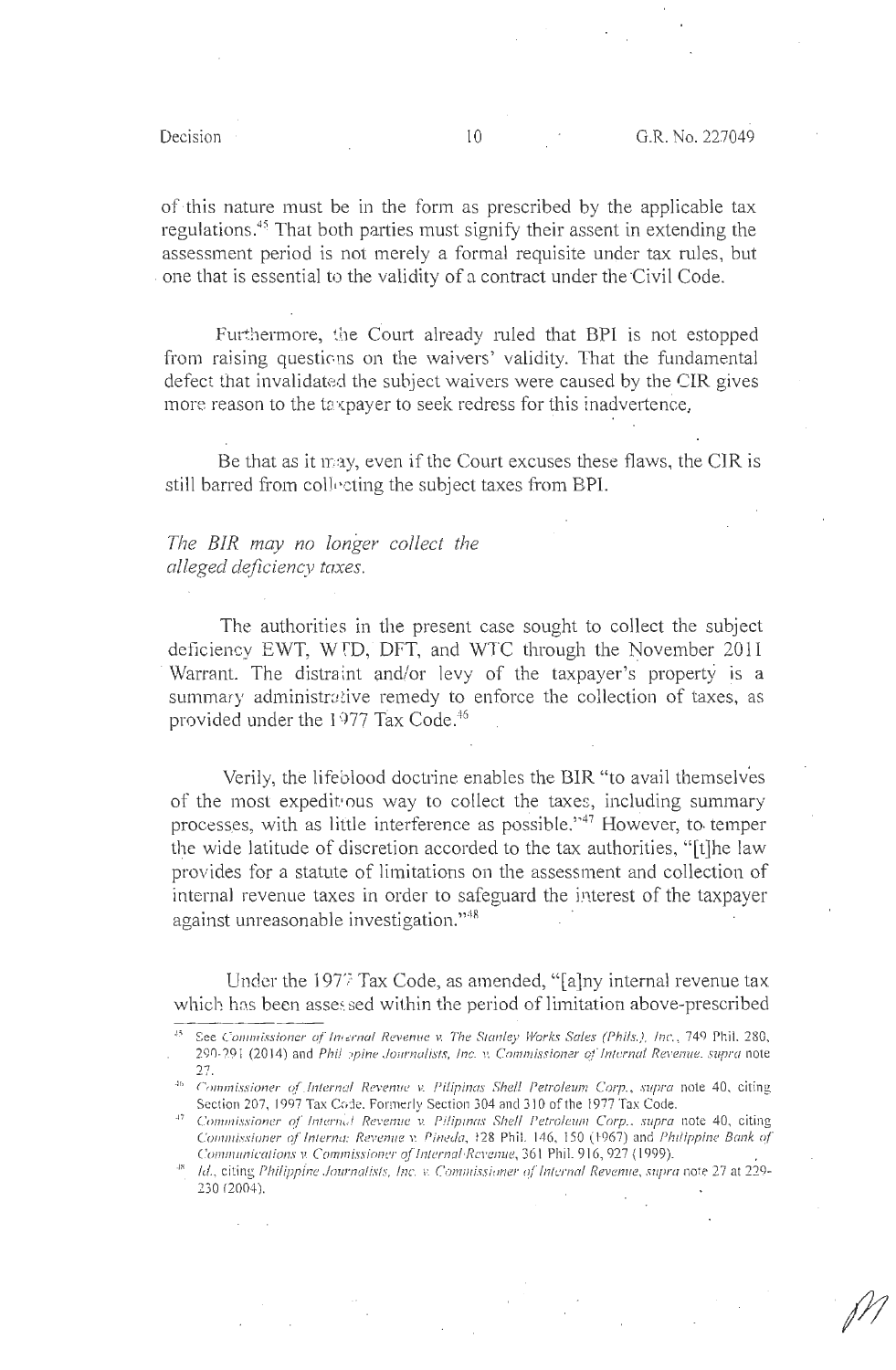may be *collected* by distraint or levy or by a proceeding in court within three years following the assessment of the tax." Stated differently, the three-year prescriptive period for the **BIR** *to collect taxes via summary administrative processes* shall be reckoned from "the date the assessment notice had been released, mailed or sent by the BIR to the  $taxpayer."$ <sup>49</sup>

This reckoning point is not clear from the facts of the present case. However, the parties no longer dispute: (a) that the CIR issued a letter dated May 6, 1991, to which the subject assessment notices were appended; (b) that Citytrust filed its protest (dated May 27, 1991) on May 30, 1991; and that (c) the first instance the CIR proceeded to administratively collect the assessed taxes was through the issuance of the November 2011 Warrant.

With only these considerations, $50$  the latest possible time the CIR could have released the assessrnent was the same day Citytrust protested the same or on May 30, 1991. From this time, the CIR had three years to collect the taxes assessed or until May 30, 1994.

No matter how the CIR frames the arguments, it is glaring from the 20-year gap between the issuance/release of the assessment  $(1991)$ and the enforcement of collection through distraint and/or levy (2011) that prescription had already set in.

To be sure, aside from summary administrative remedies, the law also allows the collection of unpaid taxes through the institution of a collection case in court within the same three-year period. However, even the CIR's answer to BPI's Second CTA Petition, which could have been considered as a judicial action for the collection of tax, was filed belatedly $(2011)$ .<sup>51</sup>

'' *Rullo,* p. 69.

<sup>.,</sup> ., *Dank (f the Philippine ls.'ands* v. *Commissioner u,/'lnternal Revenue.* 738 Phil. 577, 586 (2014). citing *Bank of the Philippine Islands v. Commissioner of Internal Revenue*, 510 Phil. 1, 17 (2005).

<sup>&#</sup>x27;The reckoning date was also not apparent in *Bank of the Philippine Islands v. Commissioner of Internal Revenue, supru.* However, the Court ratiocinated as follows: "In the present case, although there was no alregation as to when the assessment notice had been released, mailed or sent to BPI, still, the latest date that the BIR could have released, mailed or sent the assessment notice was on the date BPI received the same on 16 June 1989. Counting the three-year prescriptive period from 16 June 1989, the BIR had until 15 June 1992 to collect the assessed DST. But despite the lapse of 15 June 1992, the evidence established that there was no warrant of distraint or levy served on BPI's properties, or any judicial proceedings initiated by the BIR."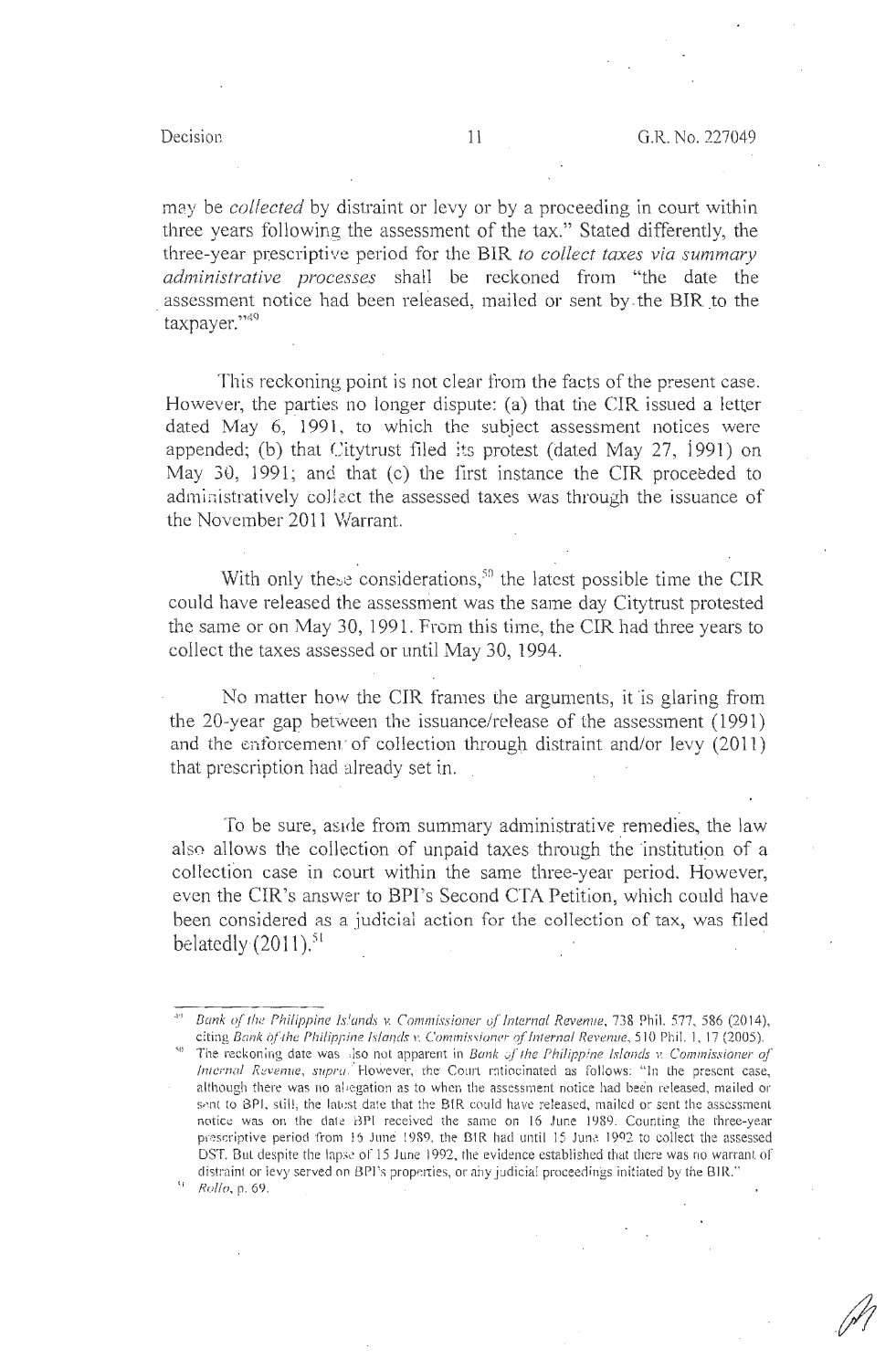It is clear that the tax authorities had been remiss in the performance of their duties. The Court must bar the CIR from collecting the taxes in the present case because, "[w]hile taxes are the lifeblood of the nation, the Court cannot allow tax authorities indefinite periods to assess and/or collect alleged unpaid taxes. Certainly, it is an injustice to leave any taxpayer in perpetual uncertainty whether he will be made liable for deficiency or delinquent taxes."<sup>52</sup>

**WHEREFORE,** the petition is **DENIED.** The Decision dated March 17, 2016 and the Resolution dated September 1, 2016 of the Court of Tax Appea's *En Banc* in CTA EB No. 1204 (CTA Case No. 8376) are **AFFIRMl:D.** 

#### **SO OR:JERED.**

WE CONCUR:

100 Uni **ES [ELAM. PEIRLAS-BERNABE**  *Senior Associate Justice* 

**HENRI** 

*Chairperson* 

RAM **SANDO** *Associate Justice* 

/ . F.DGARbo L. DELOS SANTOS

**Associate Justice** 

*Associate Justice* 

**INTING** 

*'.' <sup>2</sup>C***<sup>1</sup> 01111ni. <sup>1</sup> :sioner** *t?f'* **/11/erna.!** *Revenue,,\_ Pilipinos :~i1ell* **Petrole11111 ('or11 ....** *supra* **note 40.**